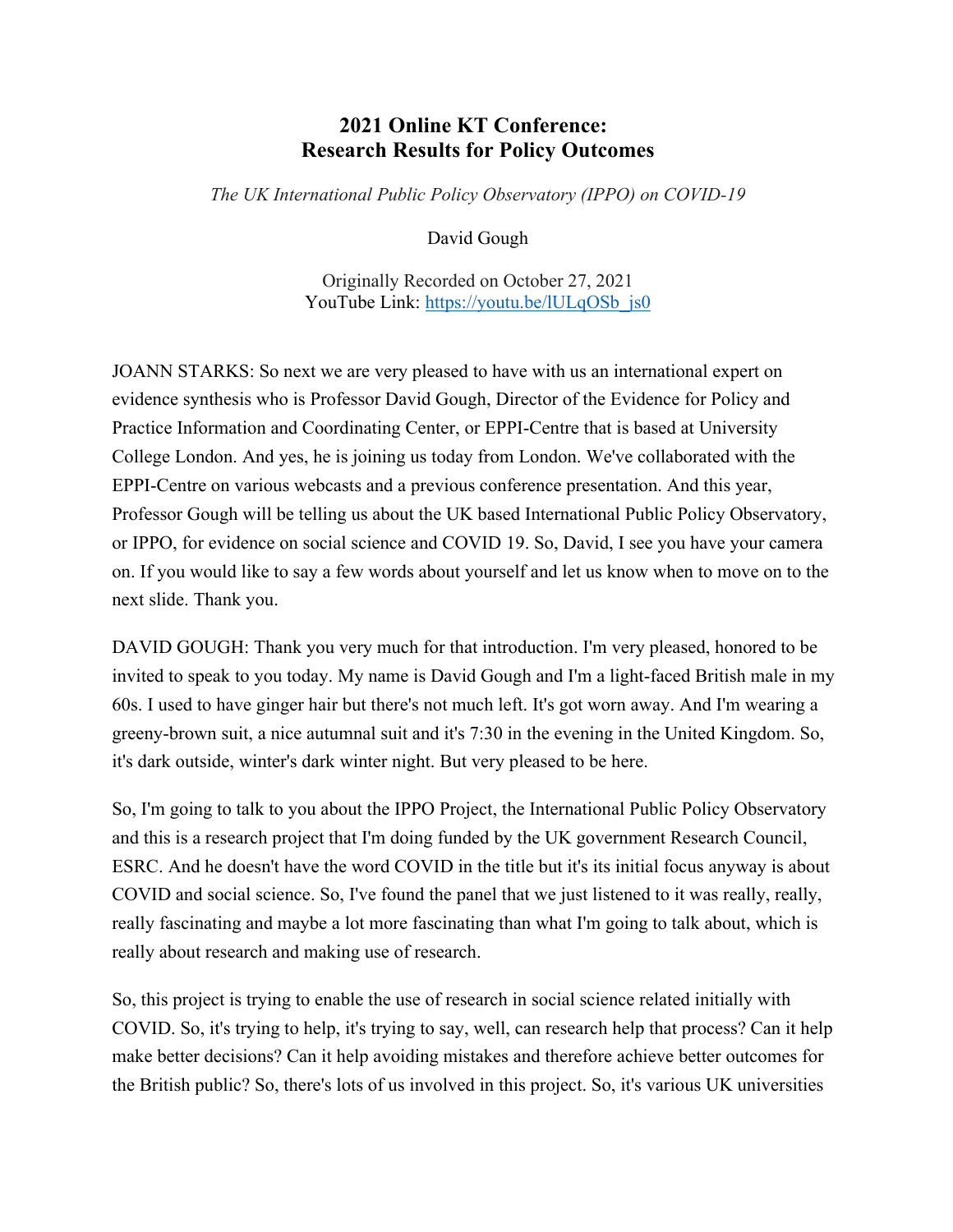involved but we're also joined by INGSA and Blavatnik, which are organizations trying to examine policy use in this area and by an organization called The Conversation, which is an online journal.

So, on our staff as part of this project we have a journalist. And that's really, really useful for somebody like me who's an academic. We need journalistic skills to communicate our work. So, this is a slide I use a lot, which is just trying to describe what we're trying to achieve in evidence informed policy and practice to try and enable research evidence to be one of the components that is used to inform decision making by policy makers and professional practitioners and individuals, members of the public.

So, on the left-hand side, you've got policy practice and individual decision making. So that's the decisions. And then on the right-hand side, you've got what we know from research. Now, I believe that what we know from research needs to bring together all of the we know from research. So, I believe in research synthesis, that we should bring together what we know and we sometimes call that systematic reviews because the way we bring together evidence needs to have a proper method. It's a part of the research, is bringing together the research.

So, in the bottom right, you've got research production, then to synthesis, and then for research knowledge to be used there needs to be some form of engagement between the two. And then decisions are made and then there's implementation of the decisions. And in pink, you can see that I've distinguished different types of knowledge because sometimes knowledge is about facts. And sometimes knowledge is about concepts or understanding. And probably the most impacts that research has on decision making is on the ways that we understand the world, our understanding.

Facts are, of course, important but our ways of thinking about, conceptualizing, understanding the world is really important. So, this is basically the same slide but in pink at the top, I've got IPPO is pull, not push. So IPPO is a demands led process where we talk to policy makers and practitioners and find out what are the issues that they're worried about. What are the issues where research might be useful to them?

So, the pull approach is a distinct with a more push approach which you've got the research and then you say let's have an impact with it. Now, both pull and push are important but generally, my experience is that people mostly talk about push. We've got the research and then let's use it which, if you've got really important research then that's crucial. And is for that reason that in this diagram I've put decision making on the left because we read left to right.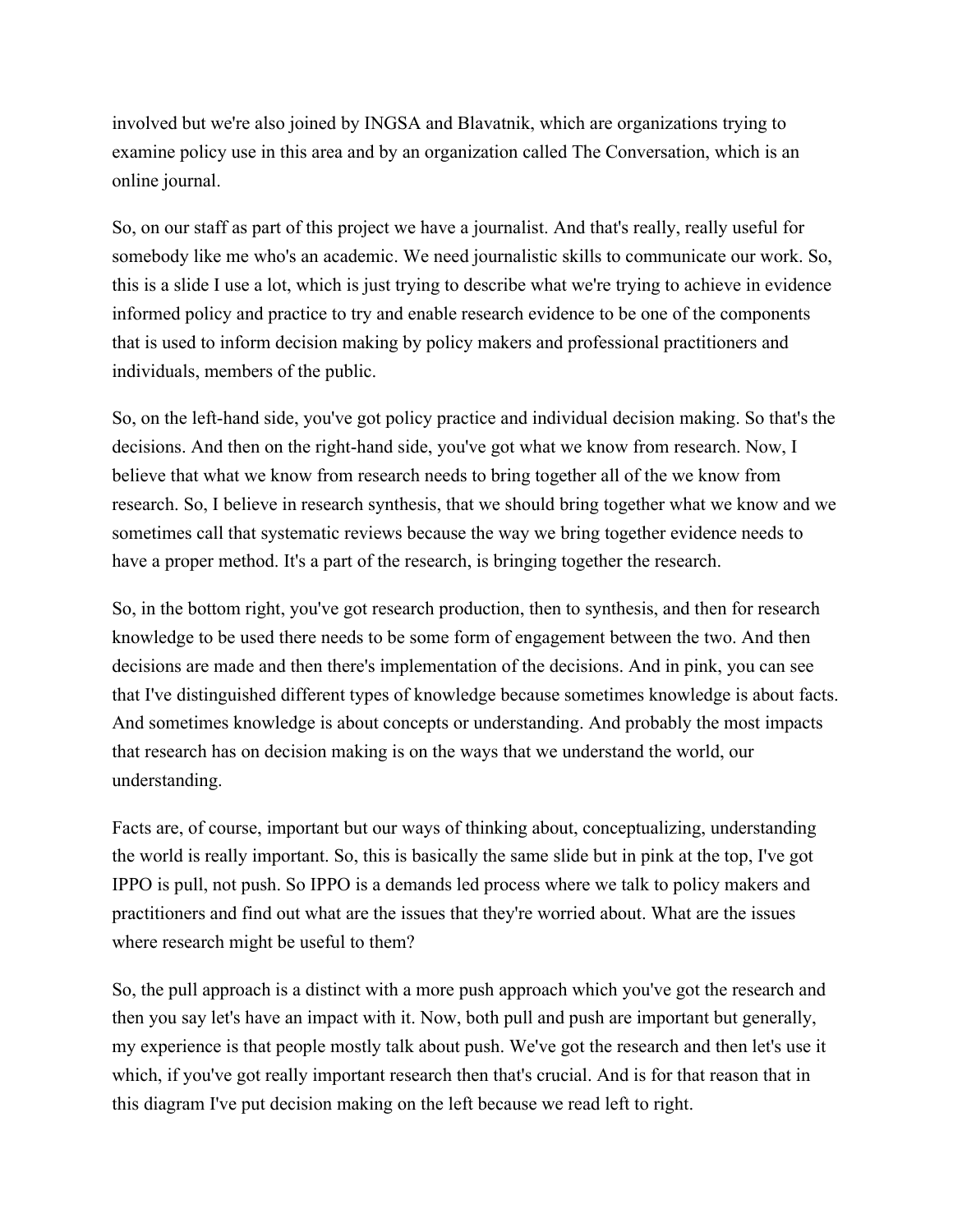And if you have the slide the other way around, with research on the left, it just encourages the idea that you start with the research and then use it rather than start with the societal need. So, I moved the decision making on the left to avoid what I call the default to push. We tend to default to push. So, this project is demand led and to cover the whole of the UK, we have regional representatives. They are mostly based in universities but there are people who work very closely with policymakers. And that's a bit easier to do in the nations of the UK like Scotland, Northern Ireland, and Wales because they're much smaller rather than the whole of UK.

We tried to be close to policy by doing global scans of initiatives that are being attempted in different countries. So even though the policy initiatives in other countries may be in very, very different contexts, there may still be useful ideas that we could use. At the moment in UK, we're very concerned about how we reacted to the pandemic and the government's going to set up an inquiry. So, an inquiry in how UK as a country responded to COVID. So, to try and learn from things, we're setting up a database of all the inquiries around the world so that we can examine these different approaches and also other people in other countries can also have access to this and learn about the approaches.

So, a lot of focus on demand means talking to people, either individually, or we have roundtables on specific topics and then we commission evidence products, reviews of the evidence to meet that demand and then we try to engage with users about that.

So, this next slide just illustrates what I've been saying. The top circle ring is about identifying demand. The second is mobilizing knowledge and the third is trying to connect that knowledge back to the demand process. So, the evidence products that we've got, we got systematic reviews, formal reviews of the evidence, we've got rapid evidence reviews, we've got what we call evidence snapshots, which are quick commentaries based on existing systematic reviews, and we've got a living systematic map.

So, this is a bit of a confusing diagram. So, if you look to the left on the middle, policy demand, so as I've have already said, we start with the policy demand, we have a research question, we identify studies, we have review and synthesize studies and then we create rapid or full systematic reviews and then that feeds back to the policy demand. But I wanted to show you that there's also this top line about IPPO key topic areas leading to search of evidence on the world wide web and then creating a living map.

So, I'm going to talk about that living map in a minute but a living map is a living database, a living description of all the reviews we've been able to find about COVID and social science. So,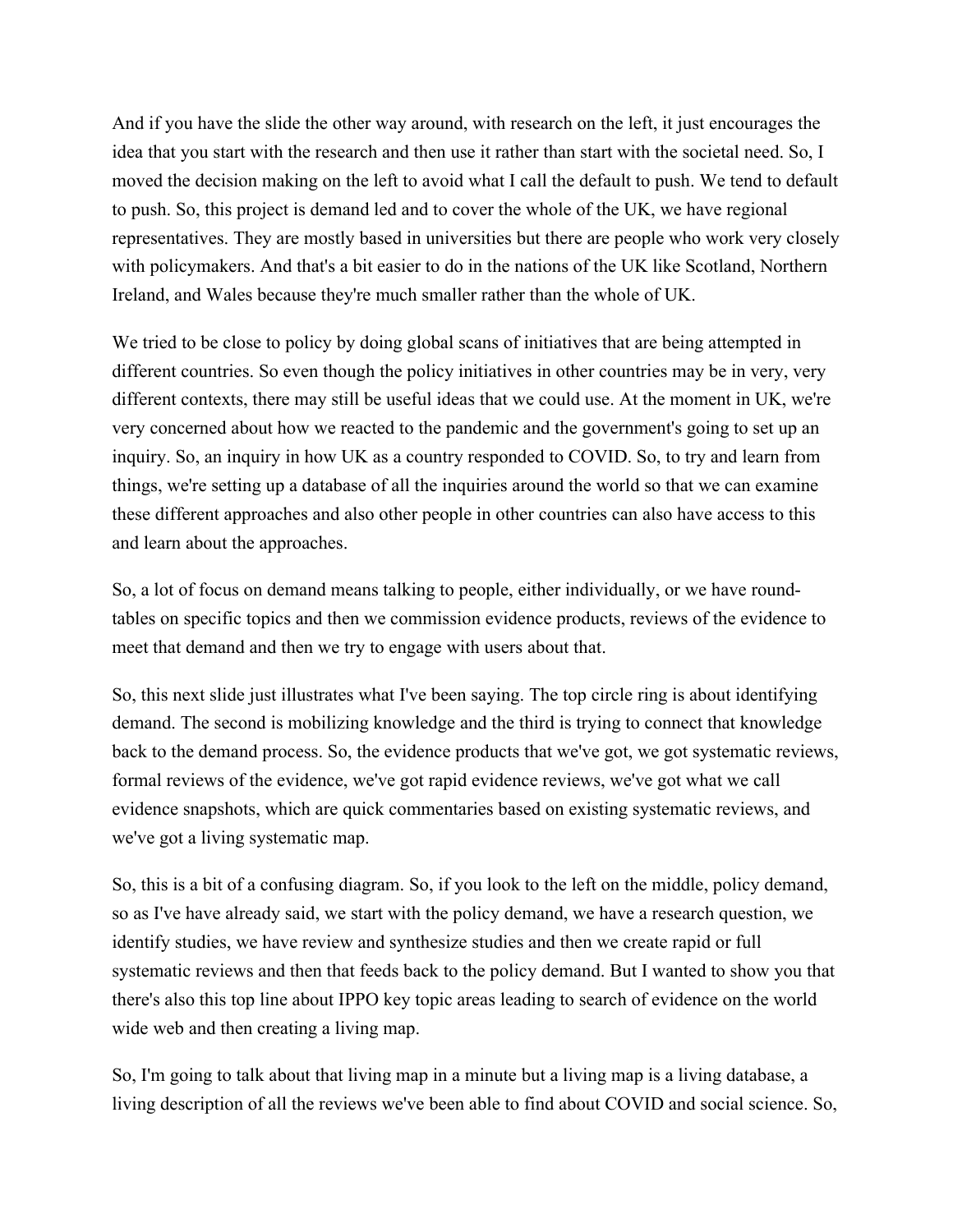in doing our rapid reviews of all systematic reviews, we make use of that. If you're involved in research or looking at reviews of research, you may have noticed there's a lot of talk about rapid reviews. And the reason people want rapid reviews is because they've got a question, they want to have an answer quickly, which is quite reasonable. And maybe if it's quick, it might be a bit cheaper to resource as well.

And that raises an issue about how do you achieve rapidity? Because if you are being rapid, you might be cutting corners. You might be doing things a bit quicker than normal, a few short cuts. So, there are different strategies that you could use. You could have a topic specialist lead it, rather than a systematic reviewer. That has benefits because the specialists will have insights and deep knowledge on the topic and will be able to interpret the evidence. And it's maybe important to be for them to be transparent about their positionality. It may be important for them to know about what their perspective is, their ideological and theoretical assumptions and priorities because research and its interpretation is of course not value-free. It's dependent on your perspectives.

So, I don't consider that to be bias. I think is just about acknowledging and being clear about where we all stand, what our perspectives are so we can be aware of that and use that to understand what people say to us and what research says to us. So, we believe that rapidity is OK as long as it really is fit for purpose, it doesn't cut any corners, which are dangerous to undermine the evidence claims that can be made by the research, that it's transparent so that people know what we've been doing, and the transparency not only includes method and positionality, but also a discussion about to what extent if at all the rapidity has caused these problems.

So, we're doing several of those rapid reviews at the moment led by topic specialists. One we've just started is on something called universal benefit income, which is instead of the government supporting just a few people with economic supports if they don't have work, it defines a group. Not usually the whole population, but maybe a subgroup of the population and instead of means testing them, gives them all a basic wage to help them live. So, around the world there's been maybe five or 10 experiments of doing that and we're doing a rapid evidence review. Well actually, we're not doing it. A topic specialist is doing it and we're supporting it.

So, the living map. So, the living map is relatively straightforward in a way that it's a database of literature but you might present that in a visual way. So, we thought we about using the term map. And what the map represents is however you've decided to describe that research. So just like a map of the United States could be a map of physical geography, it could be a map of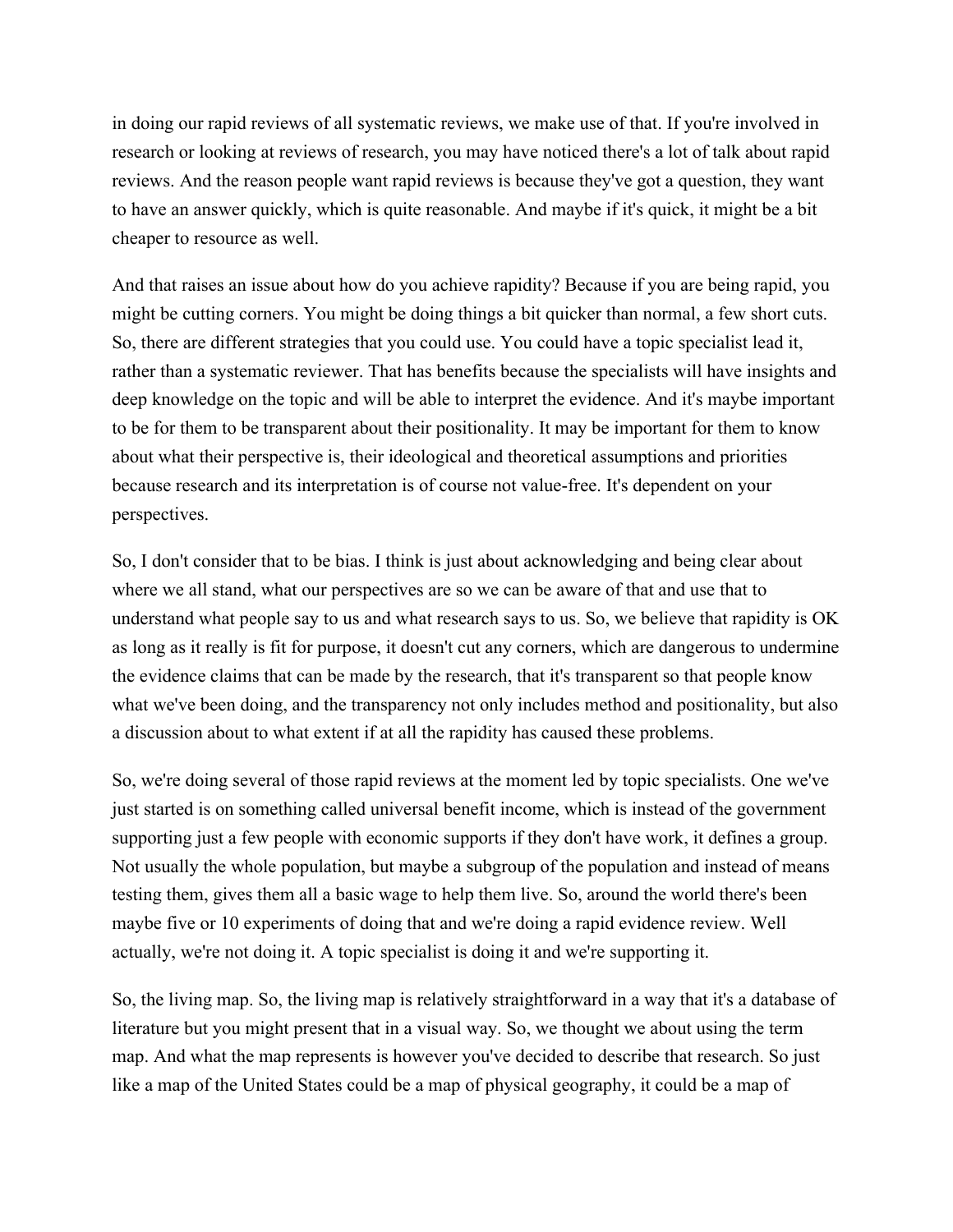transport, it could be a map of political boundaries, the different states, the same with a map of research. It describes the research on different variables which you, the creator of the map, thought is useful.

So that's all it is. It's a listing of research but that's quite a useful product for people to know what research has been undertaken. It's quite important in mobilizing and using knowledge to know what research has been done to make sure you're not cherry-picking the research. Our map is called a living map because it's updated on a monthly basis. So, when we search for the studies, we don't go into different academic databases. We use this resource of Microsoft, which searches all of the web, including the databases, including government websites to give a more complete search.

But what's wonderful about it is that once we've set up the search, Microsoft Academic Graph sends us every two weeks any new studies that have been added to the world wide web. So, we are able to continually look at these new studies and then check when any of them are suitable for map and if they are we add them on. And to add them on, we have to code them by a number of variables. As I said, we've got different variables.

Now at the moment, we've got about 900. Now originally, we were going to include all studies, which were from social science on COVID 19 but we found that there were too many. We couldn't keep up. And so, we decided to limit it just to reviews of the evidence not primary studies. So, we thought there wouldn't be so many of those. But even though COVID has only been going on for less than two years-- it seems like a very long time, which it is, but it is only under two years-- we have nearly 1,000 reviews of studies of COVID 19 on this map.

So, this is a visualization of the map. And this is showing two variables. It's showing the topic and the population. And I'm sorry that it's rather small to read but if you go to the most left-hand column and you go down one, two, three, four, you can see there is a cell, there is a box with lots of little boxes in it. So that means there's lots of studies in that area. Then if you go further down 1, 2, 3, 4, 5, 6, 7, the seventh cell, that's even more. Now, that cell is for issues of mental health. But in that first column, it's mental health of adults.

And if you move along to the right, just before the end, there's another cell with lots of little black boxes in it. And that's for professionals and mental health. So, this is studies. This is systematic reviews on professionals having mental health problems related to COVID 19. I'm sorry to say that if you move up, it's quite difficult to see. I can't even see it myself but and one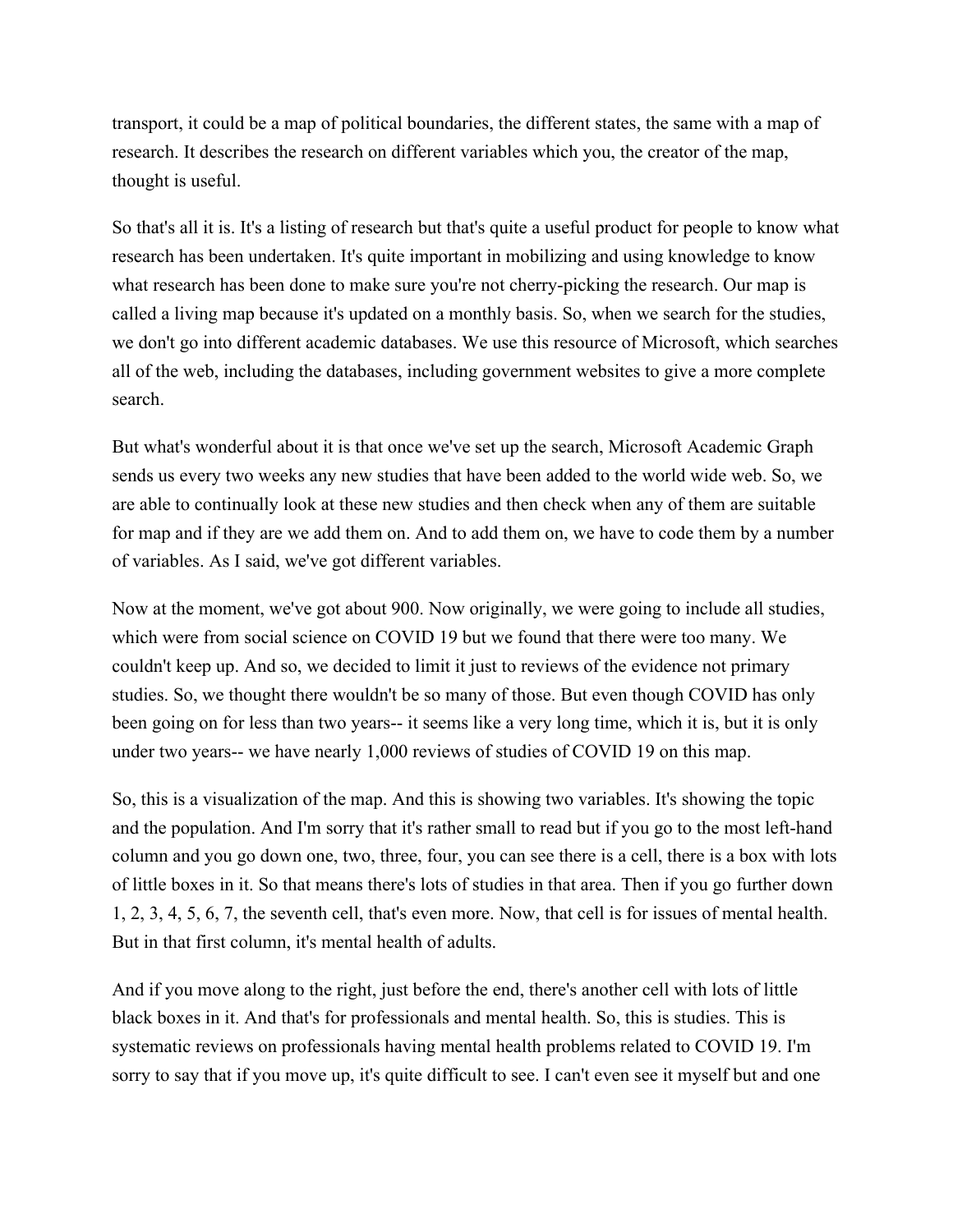of the columns is the 1, 2, 3, 4, the fifth from the right column, blue, is for systematic reviews on people with disabilities, which is our topic today.

And you can see that there haven't been that many systematic reviews on this topic. But if we go to-- actually if you wait, I should just finish saying something, that before this meeting I went through the reviews on physical disabilities, which were not to do with more general vulnerabilities or not to do with seniors. I only found seven reviews. And six of those seven were describing the evidence of the impact of COVID 19 on people with physical disabilities.

One of the reviews was looking more at interventions to enable with those difficulties. So, the map, the studies, the reviews that we have in the map are not necessarily totally representative because we're updating the map as we go on, but it's surprisingly few to have only seven reviews on physical disabilities when there is about 100 on mental health for professional staff. It's a big, big, big difference. But we may come across-- well, I hope we come across more of those reviews to do with disability as we proceed.

So, this, very quickly because we're running out of time, is just a shot. If you click on one of the little black boxes in the map, it'll bring up the studies, the reviews in that cell. So, this is one of the reviews, impact of COVID 19 on people with physical disabilities, a rapid review. We talked about rapid rapidity already and this is a rapid review. And in the middle column you can see the other studies, which were in this group. So, the living map is a product but this visualization of the map enables people to hopefully have access to reviews of what's going on and hopefully the reviews are more comprehensive than looking at individual studies.

OK so I thought I had a slide about different mechanisms to it to enable engagement and as previously said, relationships are very, very important but also awareness and access to research, so hopefully living map enables that. And also, behavioral components of capacity, opportunity, and motivation to use research is also really, really, really important. So, to help with the communication as I said, we have a journalist which has skills that I would never have and I just wish I did have, but we all have our own special roles in life.

And the motivation hopefully is achieved by our products being driven by demand. We would hope that if the demand ensures that there is motivation to use the products. But just finishing off about the engagement, this is just a couple of shots from the IPPO center website. So, if you go to covidandsociety.com, this will give you access to a page which tells you about all of our products, including the living map in case it's of interest to you.